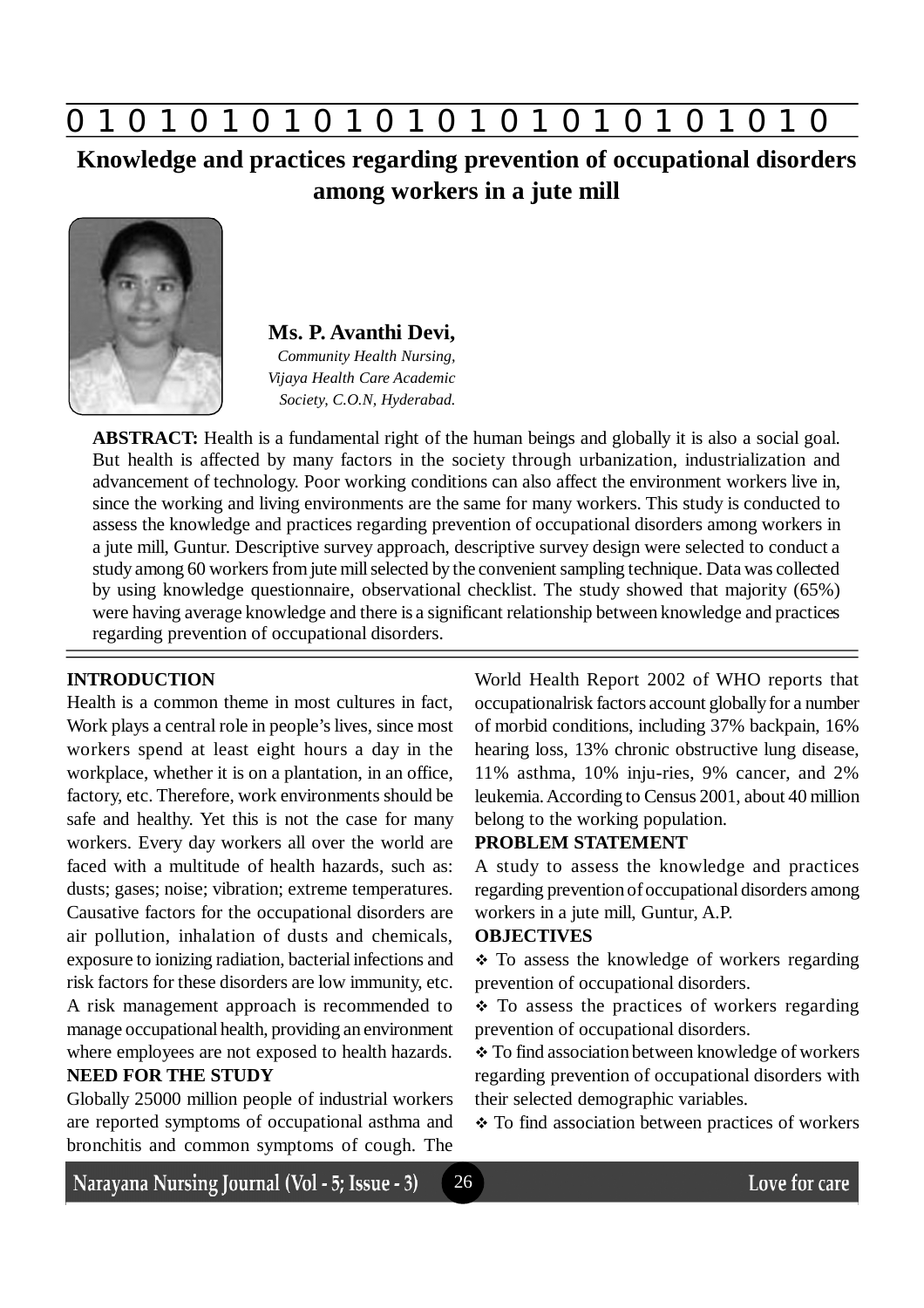# **0 z 0 z 0 z 0 z 0 z 0 z 0 z 0 z 0 z 0 z 0 z 0 z 0**

regarding prevention of occupational disorders with their selected.

#### **MATERIALS AND METHODS:**

**Research Approach**: Descriptive Survey Approach **Design**: Descriptive survey Design.

**Setting:** Workers from Jute mill, Guntur.

**Sample size**: 60 workers.

**Sampling Technique:** Convenience Sampling Technique.

#### **Description of the Tool**:

It consists of two sections.

#### **Section** I:

Demographic data: Age, Sex, Education, Occupation, Monthly income, Life style habits.

**Section II**: Questionnaire to assess the knowledge of workers, observational checklist.

#### **Variables:**

#### **Dependent Variable:**

Dependent variables are the knowledge regarding prevention of occupational disorders.

#### **Demographic Variable**:

These are age, sex, religion, food habits, personal habits, education, monthly income,family history of illness, past illness.

#### **Data Collection Procedure:**

Total 60 workers from jute mill had selected by using convenience sampling technique. Data was collected by using questionnaire. It took 30 minutes to collect data from each worker and the data was analyzed.

#### **RESULTS AND DISCUSSION:**

**Table-1:** Frequency and percentage distribution of sample according to knowledge on prevention of occupational disorders.

| Knowledge Level                 | Frequency | Percentage |
|---------------------------------|-----------|------------|
| $ Below Avg (< = 33.3%) $       |           | 13.3       |
| $\text{Avg } (33.4\% - 66.6\%)$ | 39        | 65.5       |
| Above Avg $(>=66.6\%)$          | 13        | 21.7       |
| Total                           | 60        | 100.0      |

The above table shows 65.5% were having average knowledge 21.7% were having above average knowledge 13.3 % were having below average knowledge.

### **TABLE -2:** Correlation between knowledge and practices regarding prevention of occupational disorders N=60

|                                  |                     | KNOWLEDGE<br><b>SCORE</b> | Practices<br>TOTAL |
|----------------------------------|---------------------|---------------------------|--------------------|
| <b>KNOWLEDGE</b><br><b>SCORE</b> | Pearson Correlation |                           | .978**             |
|                                  | Sig. (2-tailed)     |                           | .000               |
|                                  | N                   | 60                        | 60                 |
| Practices TOTAL                  | Pearson Correlation | .978**                    |                    |
|                                  | $Sig. (2-tailed)$   |                           | 000                |
|                                  | N                   | 60                        | 60                 |

\*\*Correlation is significant at the 0.01 level (2-tailed). There is a significant relation between knowledge and practices regarding prevention of occupational disorders. Hypothesis is accepted.



## **Fig - 1: Correlation between knowledge and practices regarding prevention of occupational disorders**

**\*\***Correlation is significant at the 0.01 level (2-tailed). There is a significant relation between knowledge and practices regarding prevention of occupational disorders. Hypothesis is accepted.

Major findings of the study Most of the workers belongs to 30-39 years i.e 36.7%. 36.7% workers were belonged to Muslim religion. 40% workers were belonged to non vegetarian diet. 36.7% workers were belonged to alcoholism. 38.3% workers monthly income was 4001-5000.

27